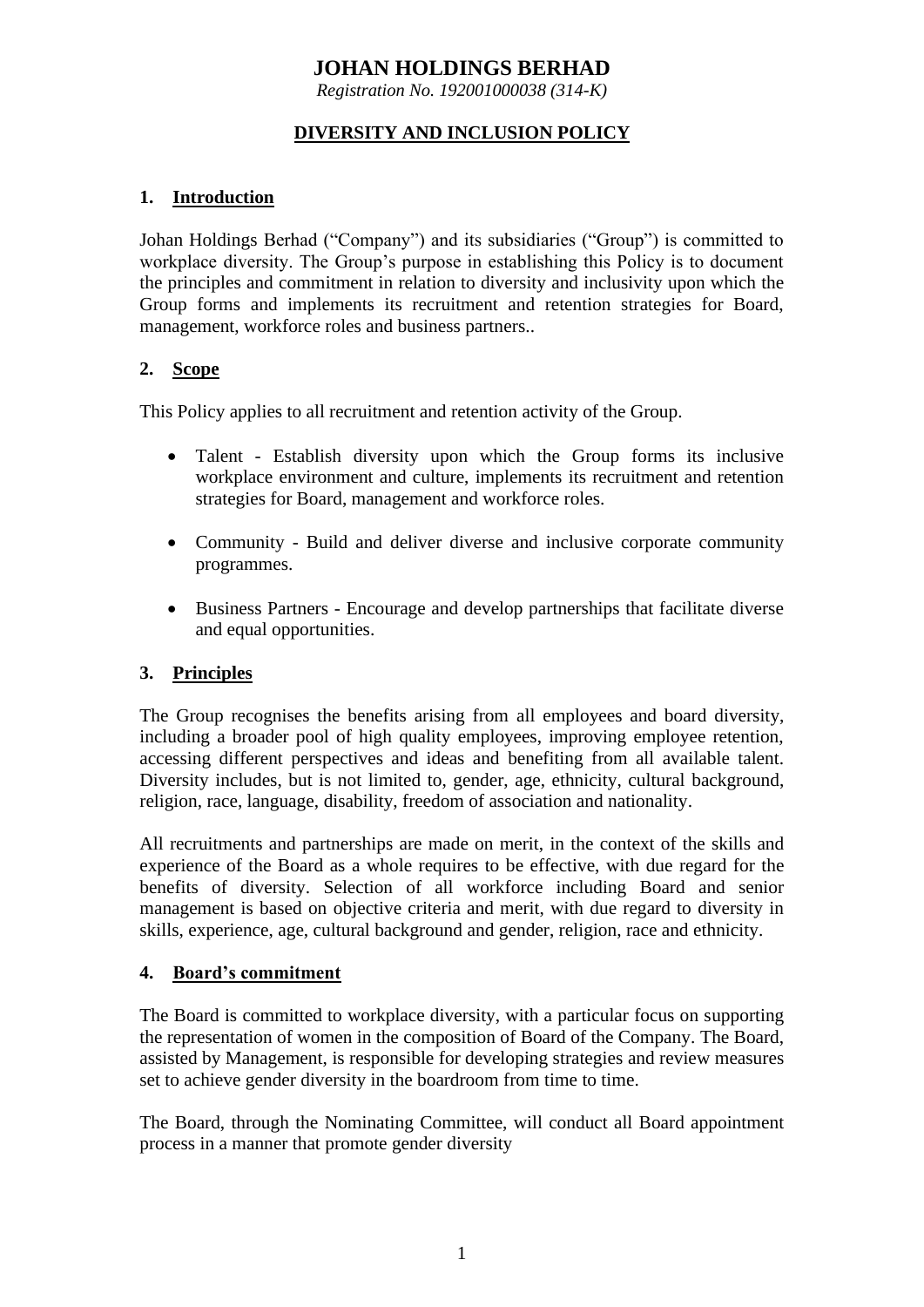#### **5. Strategies**

The Group's diversity strategies include recruiting from a diverse pool of candidates for female positions, reviewing succession plans to ensure an appropriate focus on gender diversity, developing programs to develop a broader pool of skilled and experienced senior management and board candidates, including workplace development programs, monitoring programs and targeted training and development; and any other strategies the Board may develops from time to time.

## **6. Measures**

To pursue the objectives of gender diversity, the Board would take into consideration the following measures:

- The Nominating Committee is responsible in ensuring that gender diversity objectives are adopted in Board and senior management recruitment and succession planning processes.
- The Nominating Committee will shortlist the potential women candidate based on various criteria, including skills, knowledge, expertise and experience; professionalism; integrity; and in the case of the candidates for the position of Independent Non-Executive Directors, the Nominating Committee will also evaluate the candidates' ability to discharge such responsibilities/functions as expected from Independent Non-Executive Directors.
- The Company shall provide a suitable working environment that is free from harassments and discriminations in order to attract and retain women and diversity participation in the Group.
- The Company does not set any specific target for female directors and senior management in this Policy as the Board is of the view that, while it is important to promote gender diversity, the normal selection criteria based on an effective blend of competencies, skills, extensive experience and knowledge to strengthen the Board and the senior management composition should remain a priority. Nonetheless, the Board, through the Nominating Committee, will actively work towards having more female directors and senior management to be appointed.
- The company shall provide diversity awareness training to enhance employee knowledge to fulfil their responsibility to treat others with dignity and respect.
- Employees found to have exhibited any inappropriate behaviour against this policy may be subject to disciplinary actions.
- Employees who believe they have been subjected to any kind of discrimination that conflicts with this policy and initiatives should seek assistance from HR representative.